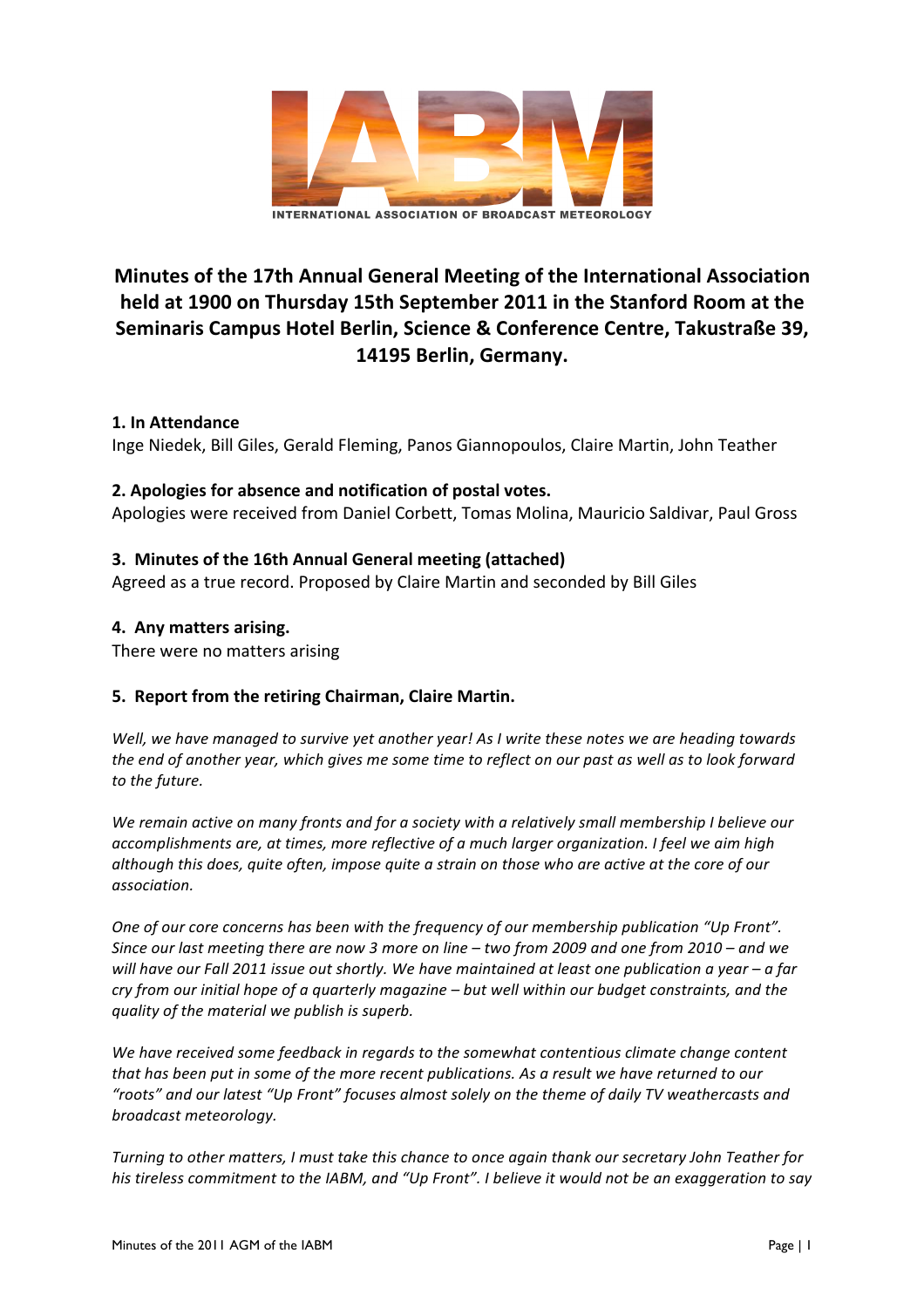*that* we would simply not have a membership magazine without him. It is professional, packed with *content, slick looking and a wonderful reflection of who and what we are. Once again I encourage all our* members to help John out by sending him material whenever possible for publication.

Looking at wider issues – I am thrilled with the expansion of the IABM with the inclusion of the LAABM (our Latin American organization), as well as the ongoing work of our African and Asian *groups.*

*Finally let me touch on two matters that we have addressed in the past but I will make no apology for* revisiting – membership numbers and our desire to hold the 2nd World Weather Conference. Despite the inclusion of our umbrella groups, our membership numbers remain stubbornly small. I believe it is *up* to us all to make sure that the IABM is relevant to our members, worth the membership fee and *hence desirable for new members. Also, we have struggled with financial concerns now for some years* and as a result the ability to hold a 2nd conference has eluded us – we cannot let this goal die.

Let me finish by thanking the committee members who continue to work so tirelessly for the *organization.* All of us have very demanding jobs, and the time and effort voluntarily awarded to the *IABM, literally, keeps our organization alive.* 

The IABM is a valuable asset to the meteorological broadcast community. Here's to continued *growth in the upcoming year.* 

Adaption of the report was proposed by Inge Niedek and seconded by Panos Giannopoulos

#### **6. Report from the retiring Honorary Secretary, John Teather.**

*Our lack of funding and the problems of getting the members of the committee together for meetings, continues to challenge us. The last meeting of the committee was at the last AGM last* year. Despite many attempts there was no opportunity to meet during the year. Although there is *constant communication through email – it is face to face meetings that really produce results. Claire Martin has worked tirelessly to try to get us together, but with her living and working in Canada the opportunity has not arisen. We are grateful to other organisations such as EMS and FIM for allowing* us to hold our AGMs during their annual event. Without this cooperation, we would find it impossible to even manage an annual meeting. Following this AGM, the new committee will be able to have several meetings, which are so very valuable.

*Our ambition of holding the*  $2^{nd}$  *World Conference on Broadcast Meteorology still remains beyond our* grasp. The current poor world financial situation means that funding for this type of event has *got even harder to find. But members can be assured that your committee has not lost its* determination to pursue this aim with all vigour.

We produced *three editions of UP FRONT* in the last year and I am very grateful to all those who *provided or suggested articles. The feedback from members continues to demonstrate that they are a* valuable means of involving people in our mission to raise awareness of the profession. We plan to *produce three editions in the 2010-11 season. The first will be published following this AGM. Also I* have expressed my willingness to continue as Editor.

Adaption of the report was proposed by Claire Martin and seconded by Bill Giles